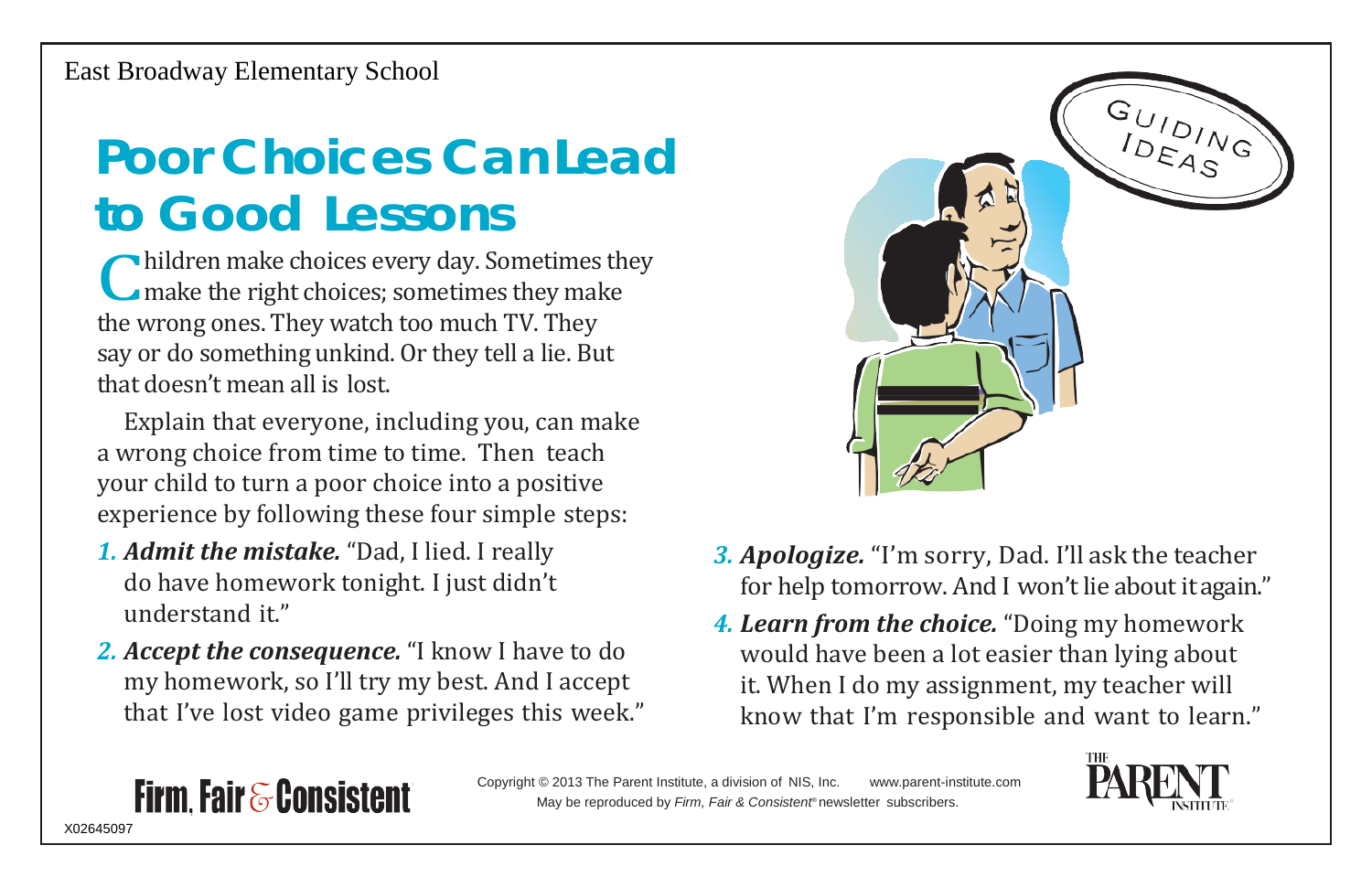## **Effective Consequences Influence Achievement**

 $\sum_{\text{tea}}$ ometimes the best way to discipline is to do very little. Let natural consequences be the teacher. Suppose your child forgets to study for a quiz. He is devastated by the low grade. You might simply say, "This really upset you. Let's talk about how to keep it from happening again."

At times, you have to impose a logical consequence. Knowing when and how to give a consequence can be the key to success. Follow these three R's to be sure your consequences are:

*1. Related.* The consequence should be related to the "crime." If your child decided to watch TV instead of working on his history report and now it's late—no TV for one week might be a related consequence.

**Firm Fair & Consistent** 



- *2. Reasonable.* If you tell him he's "never going to watch TV again" because he messed up, you're being unrealistic. Consequences must make sense in order to be effective.
- *3. Respectful.* "If you weren't so lazy, I wouldn't have to yell at you!" is hurtful. Instead, focus on the misbehavior and its consequences.



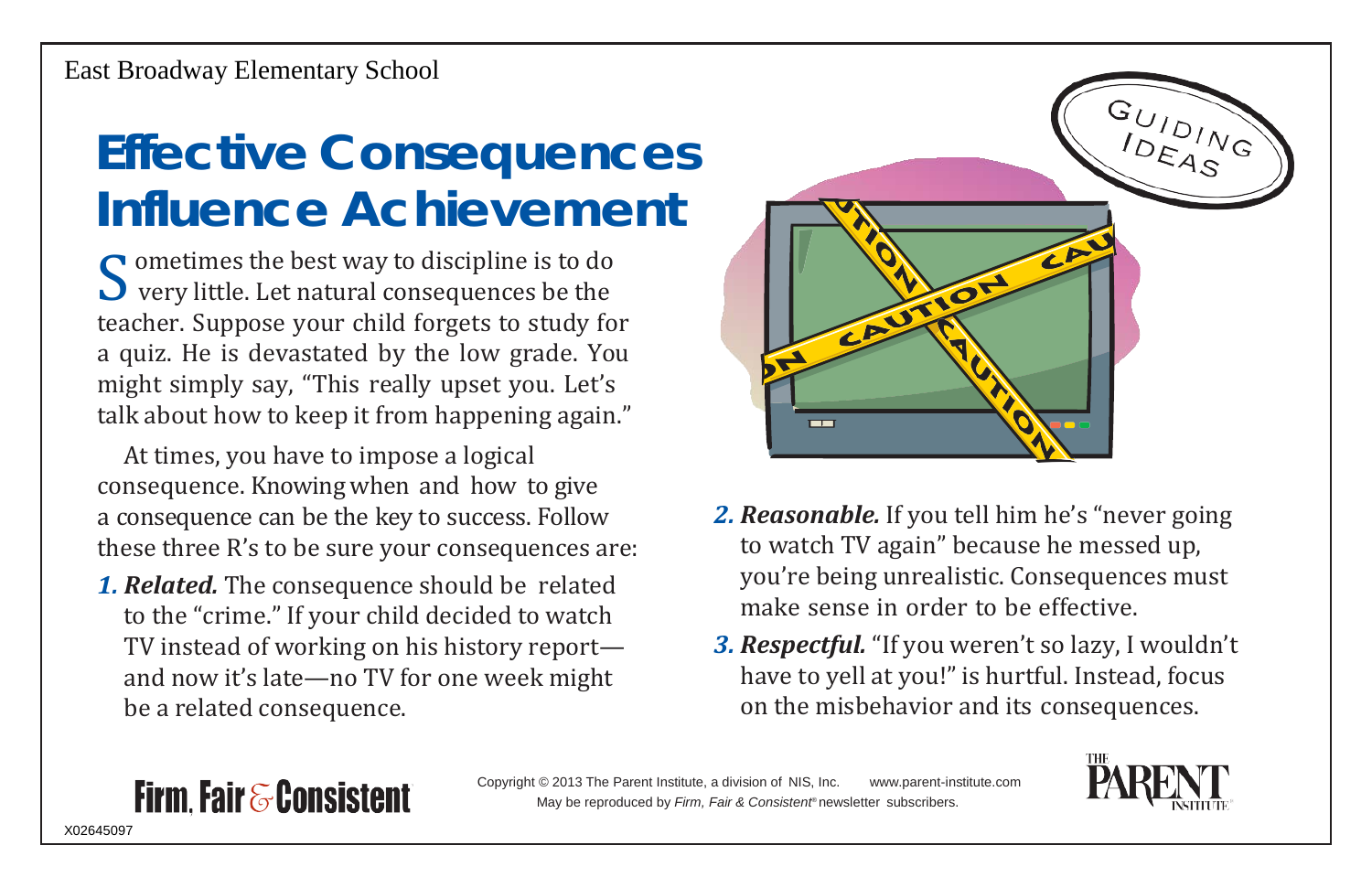# **Communication Affects Behavior at Home and at School**

I t's simple: The way parents communicate with their children has a lot to do with how their children behave. Children need to hear that they're loved and capable. This translates to improved behavior at home—and at school.

Here are some simple reminders:

- *• Spend time with your child.* Give him your full attention when he talks.
- *• Encourage your child to express his views.* Listen openly without being critical. Let him know you value his opinion.
- *• Discuss school.* Make sure your child knows how important it is. Show interest in his work.
- *• Avoid criticizing your child.* Say, "I love you, but I don't love your behavior." If you're

X02645097

angry, avoid talking about it until you regain your cool. Use a calm voice.

*• Point out good behavior.*"I'm proud of you for going over that chapter one more time. You will do so well on the test tomorrow!"



 $G_{U/D/N_G}$ 

#### **Firm, Fair & Consistent**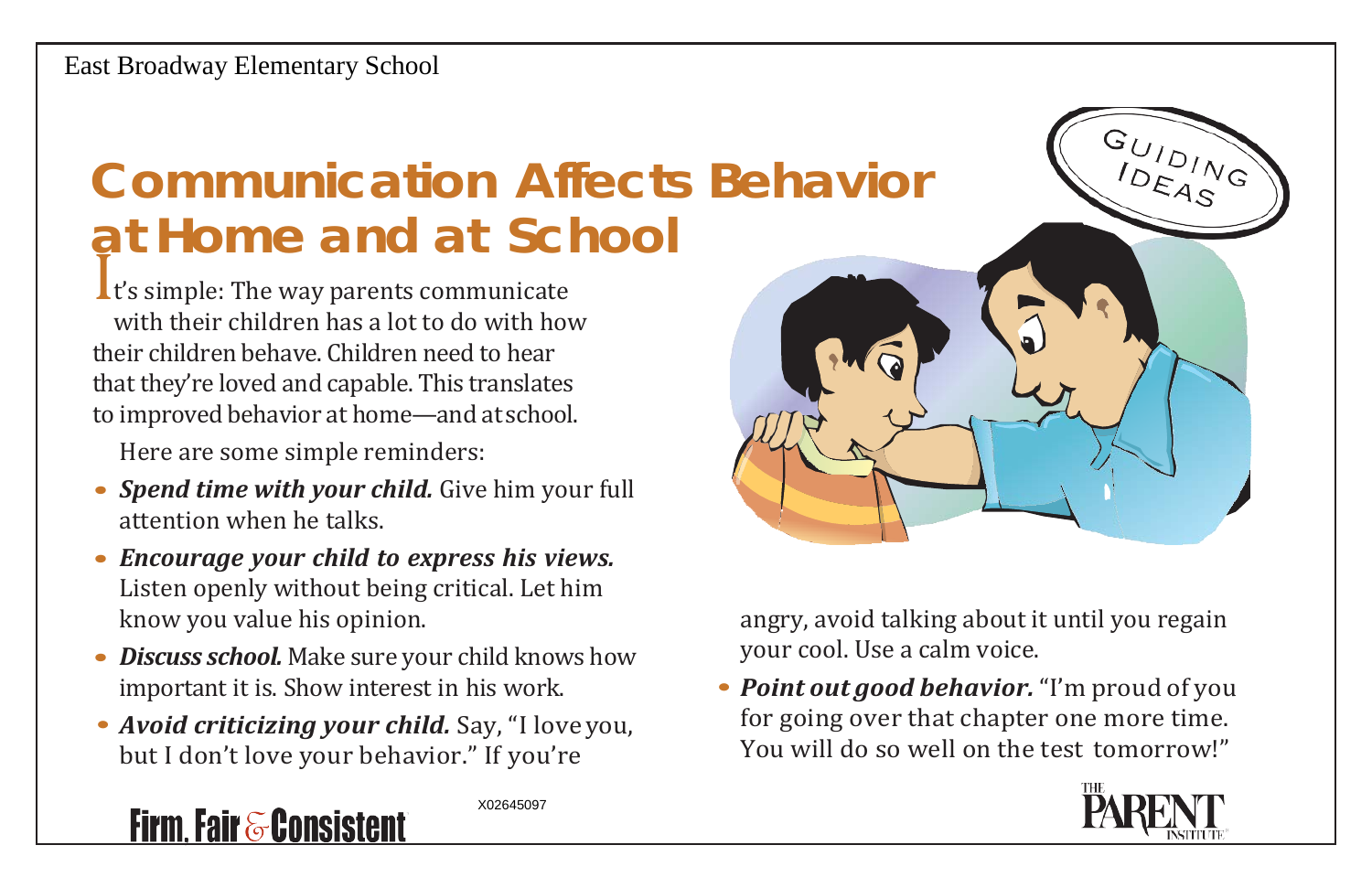|                                            | f NIS, Inc.<br>www.parent-institute.com                              |
|--------------------------------------------|----------------------------------------------------------------------|
| Copyright                                  | May be reproduced by Firm, Fair & Consistent®newsletter subscribers. |
| $\copyright$                               |                                                                      |
|                                            |                                                                      |
| $\overline{2}$                             |                                                                      |
| $\mathsf{O}\xspace$                        |                                                                      |
| $\mathbf{1}$                               |                                                                      |
| $\mathbf{3}$                               |                                                                      |
|                                            |                                                                      |
| T                                          |                                                                      |
| h                                          |                                                                      |
| $\mathsf{e}% _{0}\left( \mathsf{e}\right)$ |                                                                      |
|                                            |                                                                      |
| $\mathsf P$                                |                                                                      |
| a                                          |                                                                      |
| $\mathbf{r}$                               |                                                                      |
| $\mathbf{e}$                               |                                                                      |
| n                                          |                                                                      |
|                                            |                                                                      |
|                                            |                                                                      |
| $\mathsf{n}$                               |                                                                      |
| $\mathsf{s}$                               |                                                                      |
| ti                                         |                                                                      |
|                                            |                                                                      |
| u                                          |                                                                      |
|                                            |                                                                      |
| e                                          |                                                                      |
| $^\mathrm{s}$                              |                                                                      |
| $\mathsf a$                                |                                                                      |
|                                            |                                                                      |
| d                                          |                                                                      |
|                                            |                                                                      |
| $\vee$                                     |                                                                      |
|                                            |                                                                      |
| s                                          |                                                                      |
|                                            |                                                                      |
| $\mathsf{o}$                               |                                                                      |
| $\mathsf n$                                |                                                                      |
|                                            |                                                                      |
| $\circ$                                    |                                                                      |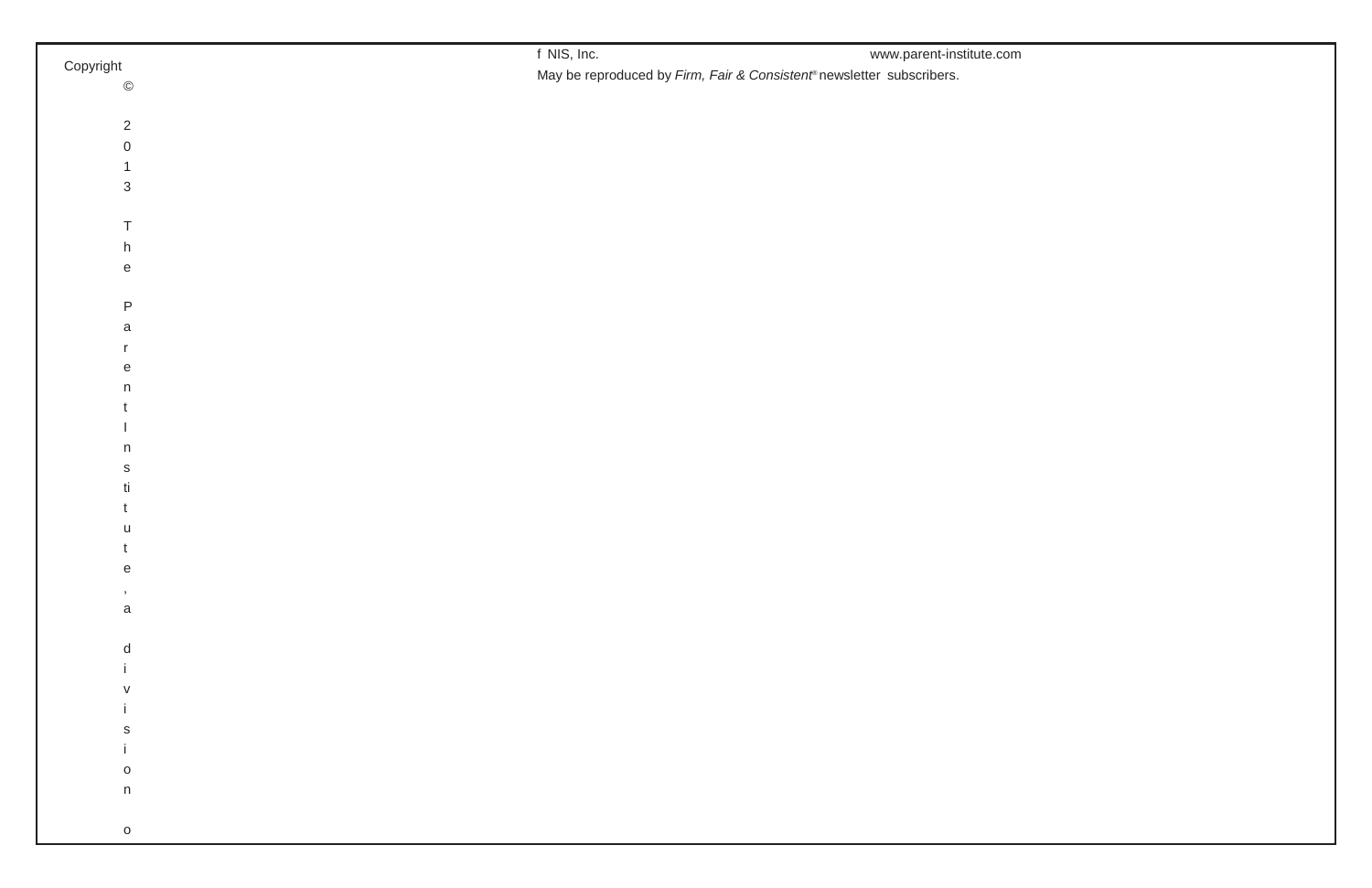### **ProcrastinationCanRob Your Child of Success**

**W** it off ... and put it off. Pretty soon, there isn't time to finish. That hurts learning and grades. To Then it's time for schoolwork, many kids put  $\boldsymbol{V}$  it off ... and put it off. Pretty soon, there isn't help your child avoid procrastination and develop important self-discipline skills, offer these tips:

- *Stick to a study routine.* It's best to work at the same time—and in the same place—each day. Set a daily alarm as a signal to get started.
- *• Avoid saying,* "I don't know where to start." Pick one class or one topic to begin with each day—perhaps even the toughest one—and dive in.
- *• Just get started.* If a task seems too difficult, try it for 10 minutes. That may not seem so bad and at least part of it will be done. (She may even continue to work past the initial 10 minutes!)

**Firm. Fair & Consistent** 



*• Break large assignments into small parts.* It's tempting to procrastinate about sitting down to write a whole research paper. So set a deadline for each section. Making an outline is less intimidating than writing an entire paper at once.

Copyright © 2013 The Parent Institute, a division of NIS, Inc. [www.parent-institute.com](http://www.parent-institute.com/) May be reproduced by *Firm, Fair & Consistent®* newsletter subscribers.

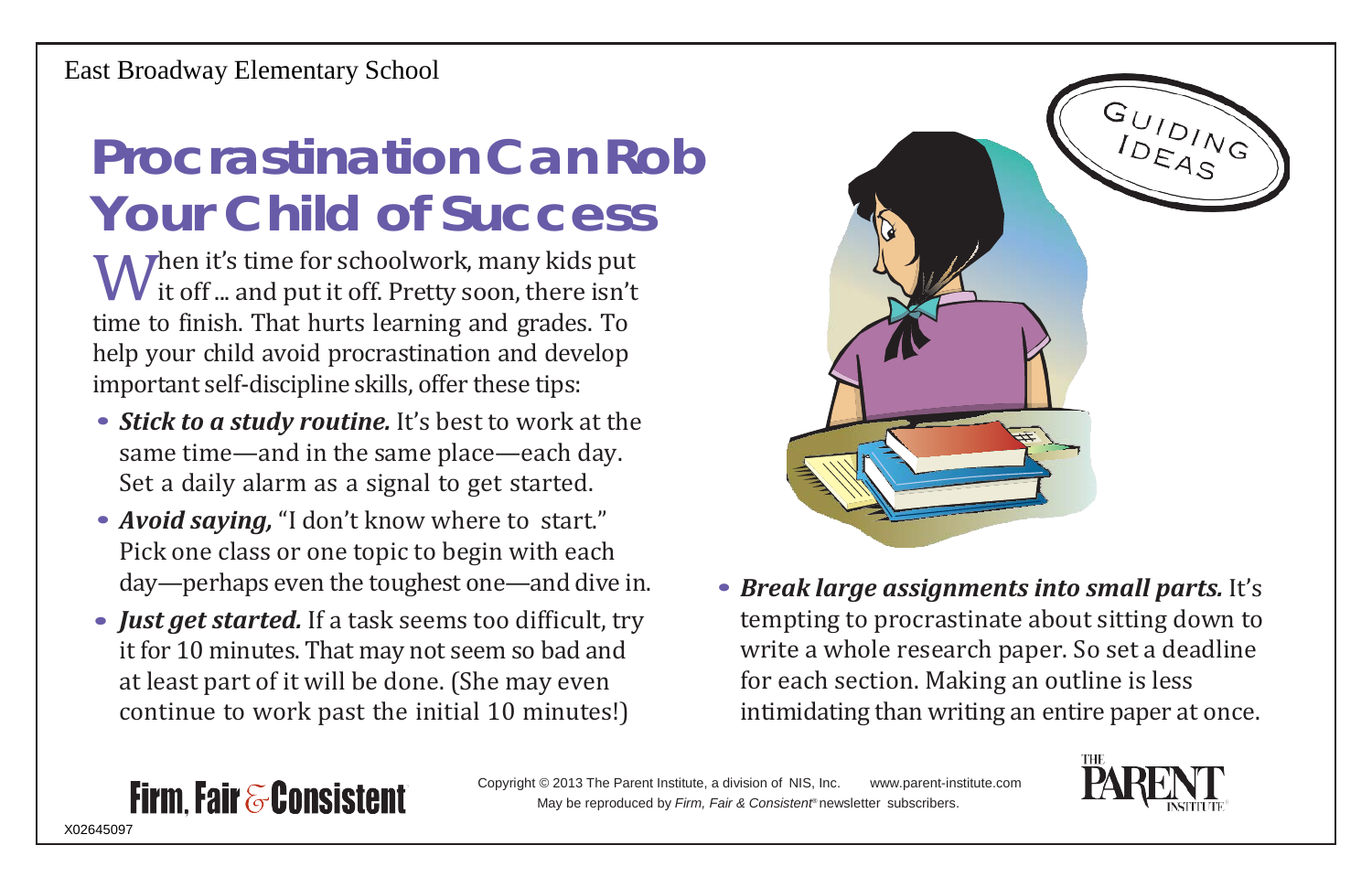## **Work Together to Promote School Safety**

**N** othing is more important to parents than<br>their children's wellbeing. Schools go to<br>great lengths to ensure the safety of their stude their children's wellbeing. Schools go to great lengths to ensure the safety of their students and staff, but sometimes violence does occur and parents become frightened—and feel powerless.

Here are some important things you can do:

- *Ask your child questions* about how she feels and listen to her answers. Are there places at school where your child doesn't feel safe?
- *• Attend school meetings.* Learn about school rules. Ask what the school is doing to maintain a safe learning environment. Support your school's efforts to prevent violence.
- *• Answer your child's questions.* Make sure she understands what the school is doing to ensure her safety.



- *• Talk to your child and her friends.* Children often know before adults do about situations that could turn violent at school.
- *• Join (or start) an anti-violence group.* When parents, schools and community leaders work together, they can make a huge difference.

#### **Firm. Fair & Consistent**

Copyright © 2013 The Parent Institute, a division of NIS, Inc. [www.parent-institute.com](http://www.parent-institute.com/) May be reproduced by *Firm, Fair & Consistent®* newsletter subscribers.